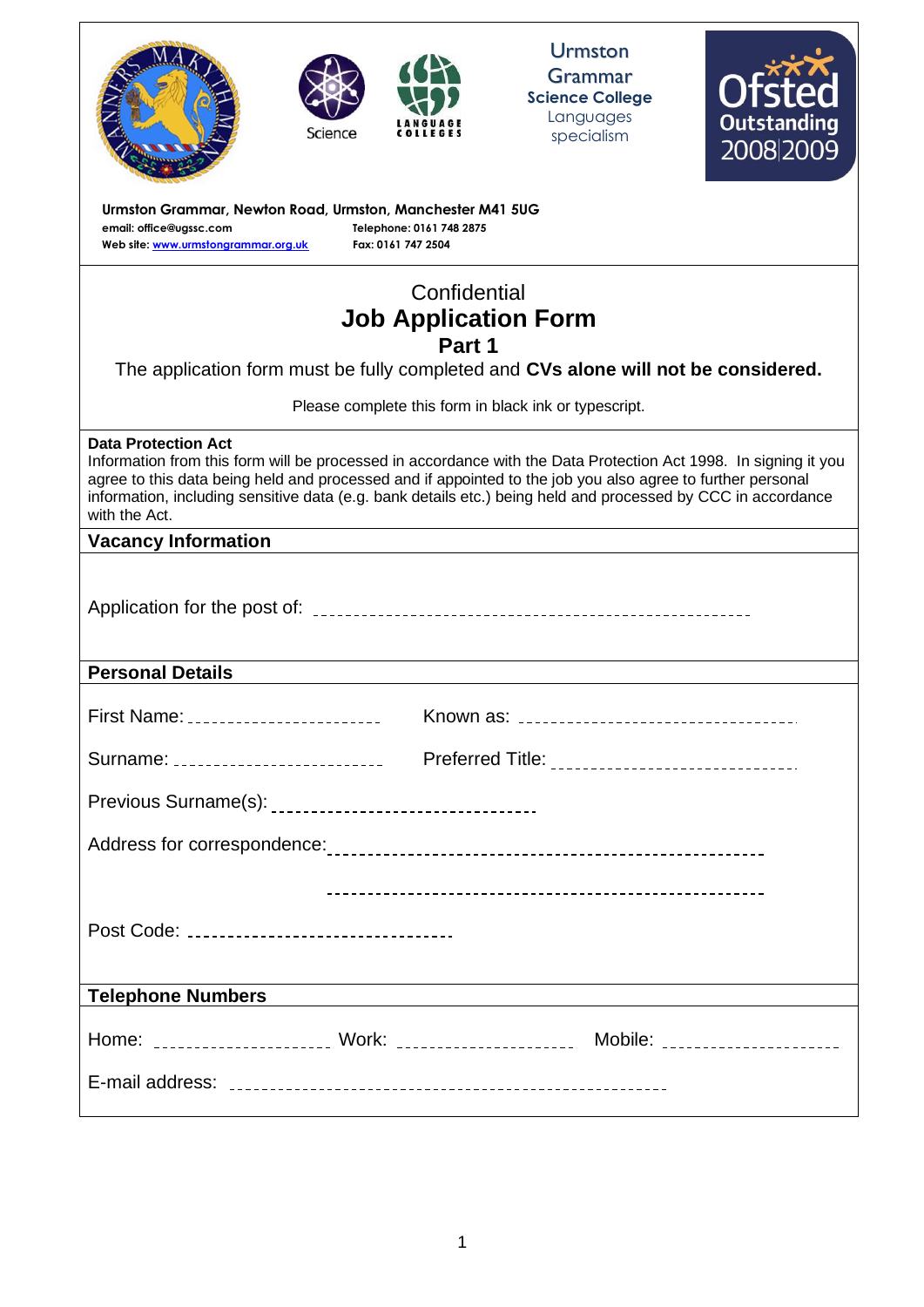| email: office@ugssc.com                                                                                     |    | Science<br><b>COLLEGES</b><br>Urmston Grammar, Newton Road, Urmston, Manchester M41 5UG<br>Telephone: 0161 748 2875<br>Web site: www.urmstongrammar.org.uk<br>Fax: 0161 747 2504 | <b>Urmston</b><br>Grammar<br><b>Science College</b><br>Languages<br>specialism |  | <b>Ofsted</b><br><b>Outstanding</b><br>2008 2009    |
|-------------------------------------------------------------------------------------------------------------|----|----------------------------------------------------------------------------------------------------------------------------------------------------------------------------------|--------------------------------------------------------------------------------|--|-----------------------------------------------------|
| Confidential<br><b>Job Application Form</b><br>Part 2                                                       |    |                                                                                                                                                                                  |                                                                                |  |                                                     |
| <b>Vacancy Details</b>                                                                                      |    |                                                                                                                                                                                  |                                                                                |  |                                                     |
|                                                                                                             |    | Application for the post of:                                                                                                                                                     |                                                                                |  |                                                     |
| Initials: _________________<br>Surname: _________________________________<br><b>Educational Attainments</b> |    |                                                                                                                                                                                  |                                                                                |  |                                                     |
|                                                                                                             |    | Training and Professional Qualifications. (Please enter GCSE and GCE grades first)                                                                                               |                                                                                |  |                                                     |
| Month & Year                                                                                                |    | Qualifications gained<br>Full name and town of                                                                                                                                   |                                                                                |  |                                                     |
| From                                                                                                        | To | School/College/University                                                                                                                                                        |                                                                                |  | (including grades) or for which<br>you are studying |
|                                                                                                             |    | Please note that you will be required to produce relevant evidence of qualifications attained.                                                                                   |                                                                                |  |                                                     |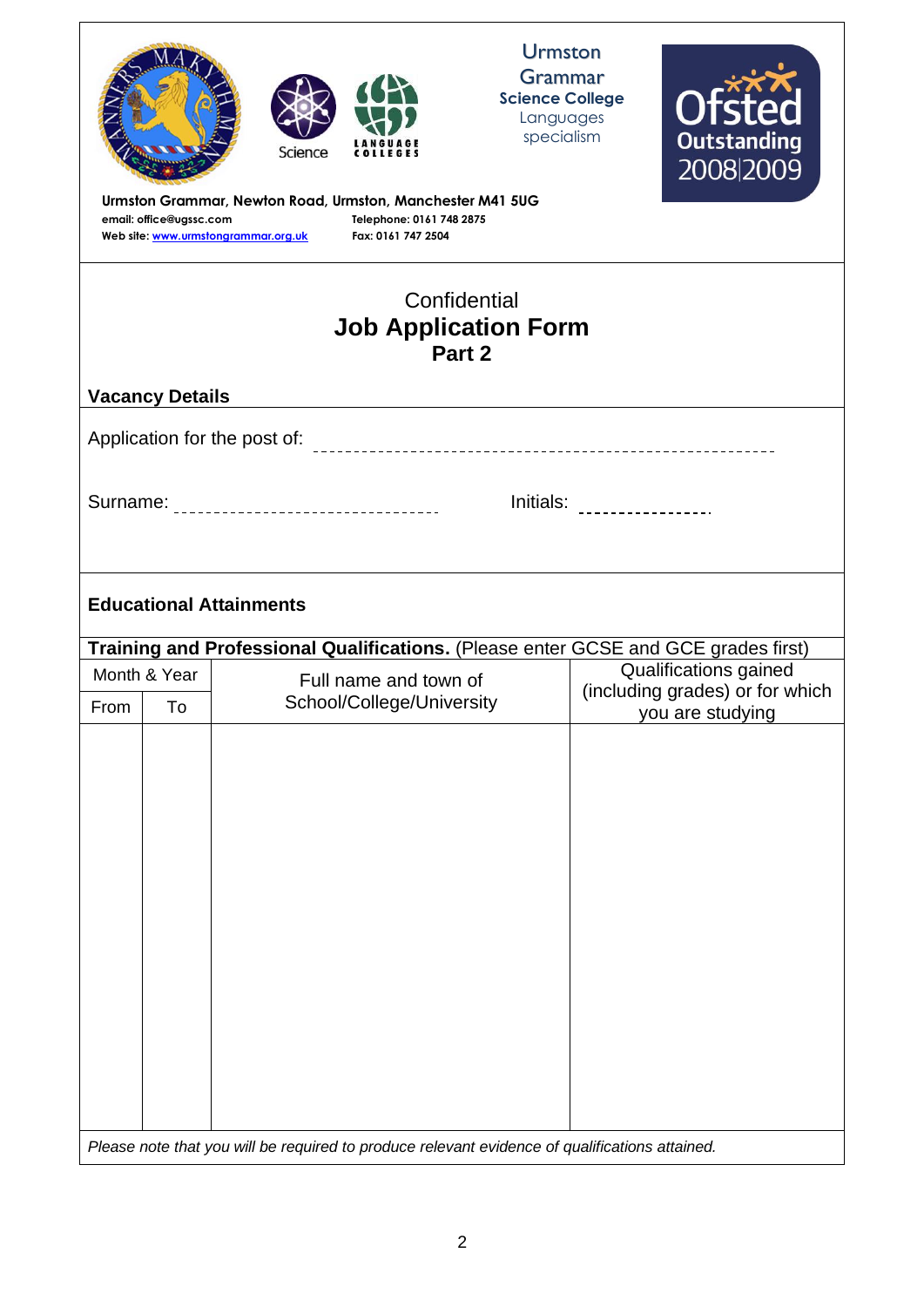| <b>Driving Licence Details</b> |
|--------------------------------|
|--------------------------------|

Do you have a valid driving licence? Yes / No

| <b>Previous Employment</b>          |                              |      |    |
|-------------------------------------|------------------------------|------|----|
| Title of post/type of<br>experience | Name and address of employer | From | To |
|                                     |                              |      |    |
|                                     |                              |      |    |
|                                     |                              |      |    |
|                                     |                              |      |    |
|                                     |                              |      |    |
|                                     |                              |      |    |
|                                     |                              |      |    |
|                                     |                              |      |    |
|                                     |                              |      |    |

#### **References**

Please give the names of two persons who are able to comment on your suitability for this post.

Please let your referees know that you have quoted them as a referee and to expect a request for a reference should you be shortlisted.

I hereby authorise you to request details of the periods I was in employment and information about me from the following referees:

Signed: Date:

| Present/most recent employer*                           | <b>Previous employer/other</b>               |
|---------------------------------------------------------|----------------------------------------------|
|                                                         |                                              |
| Relationship to Applicant:<br><br><u> Internal mate</u> | Relationship to Applicant: ________________. |
| Address: _________________________________              | Address: _________________________________   |
| ___________________________________                     | ______________________________________       |
| Post Code: ______________________________               | Post Code: _______________________________   |
|                                                         | Business Phone No:                           |
| Home Phone No: ______________________                   | Home Phone No:                               |
|                                                         |                                              |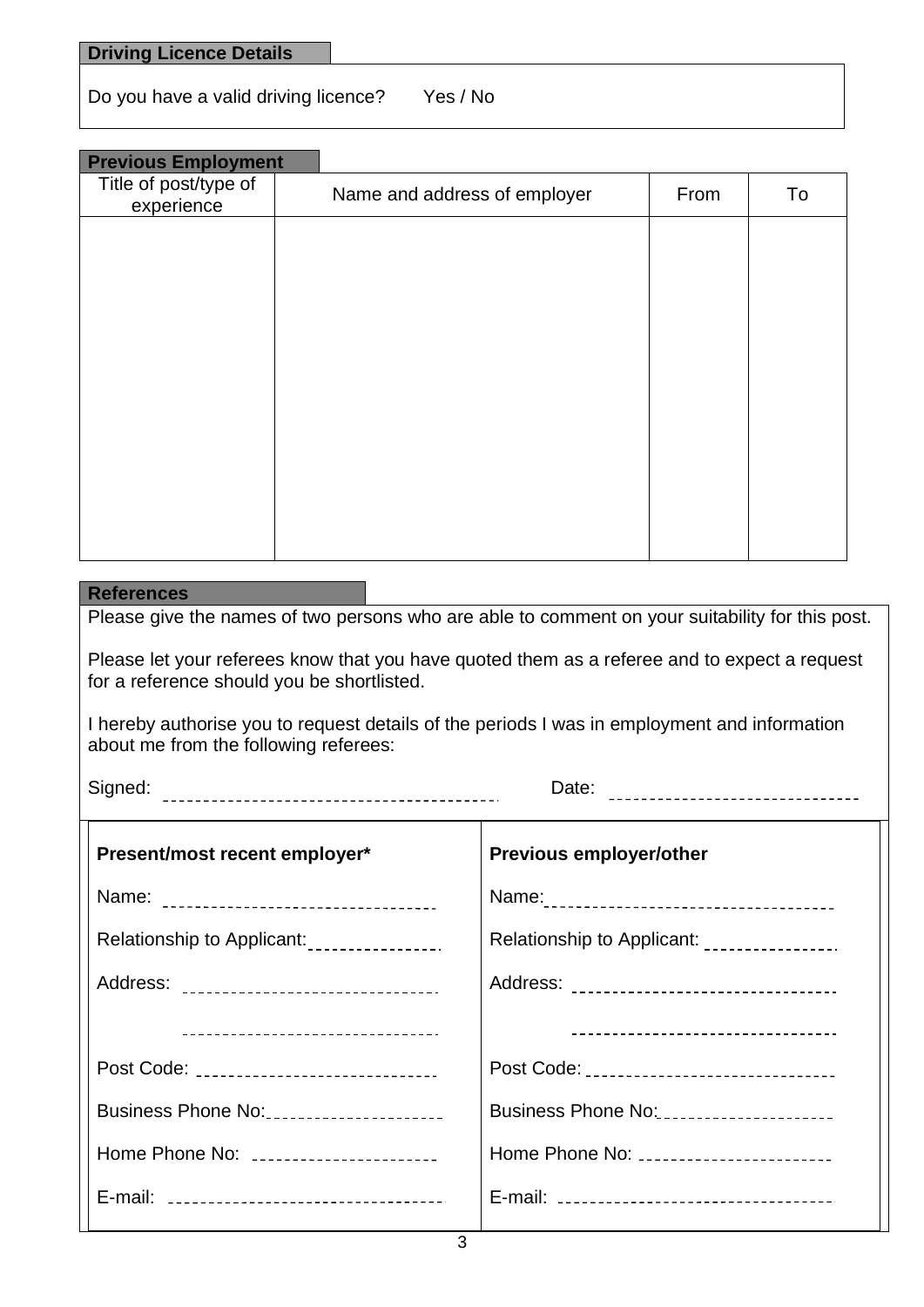### **Health Record**

Please indicate how many days absent for sickness you have taken during the last five years. If substantial periods of absence or a break in service, please state nature and/or duration of illness.

### **The Rehabilitation of Offenders Act**

The Rehabilitation of Offenders Act allows for a person who has been convicted of a criminal offence involving a sentence of not more than 2½ years imprisonment and who has since lived trouble free for a specified period of time (related to the severity of the offence) to be treated as if the offence, conviction or sentence had never occurred. This is known as a spent conviction.

The job for which you are applying is one of those to which the provisions of the above Act in relation to spent convictions do not apply. You must therefore disclose whether you have any previous convictions, whether or not they are spent.

Should you identify that you have a criminal conviction, this will be discussed in confidence at interview. However, you should note that only convictions that are relevant to the job in question will be taken into account.

# **Do you have any criminal convictions whether spent or unspent?** Yes / No

If yes, please state:

If you do not disclose any conviction you have it could lead to your application being rejected, or, if you are appointed, may lead later to your dismissal. If between the completion of this application form and taking up a job within Urmston Grammar you are convicted of a criminal offence you must inform Urmston Grammar of this.

People who have convictions will be treated fairly and given every opportunity to establish their suitability for the job. All applicants will be considered on merit and ability.

Any information that you give will be kept in strict confidence and will be used only in respect of your application for the job.

### **Disclosure and Barring Service**

Successful applicants will be asked to apply for a DBS Check (Disclosure) from the Disclosure and Barring Service.

*Further information about the Disclosure process can be found at www.gov.uk*